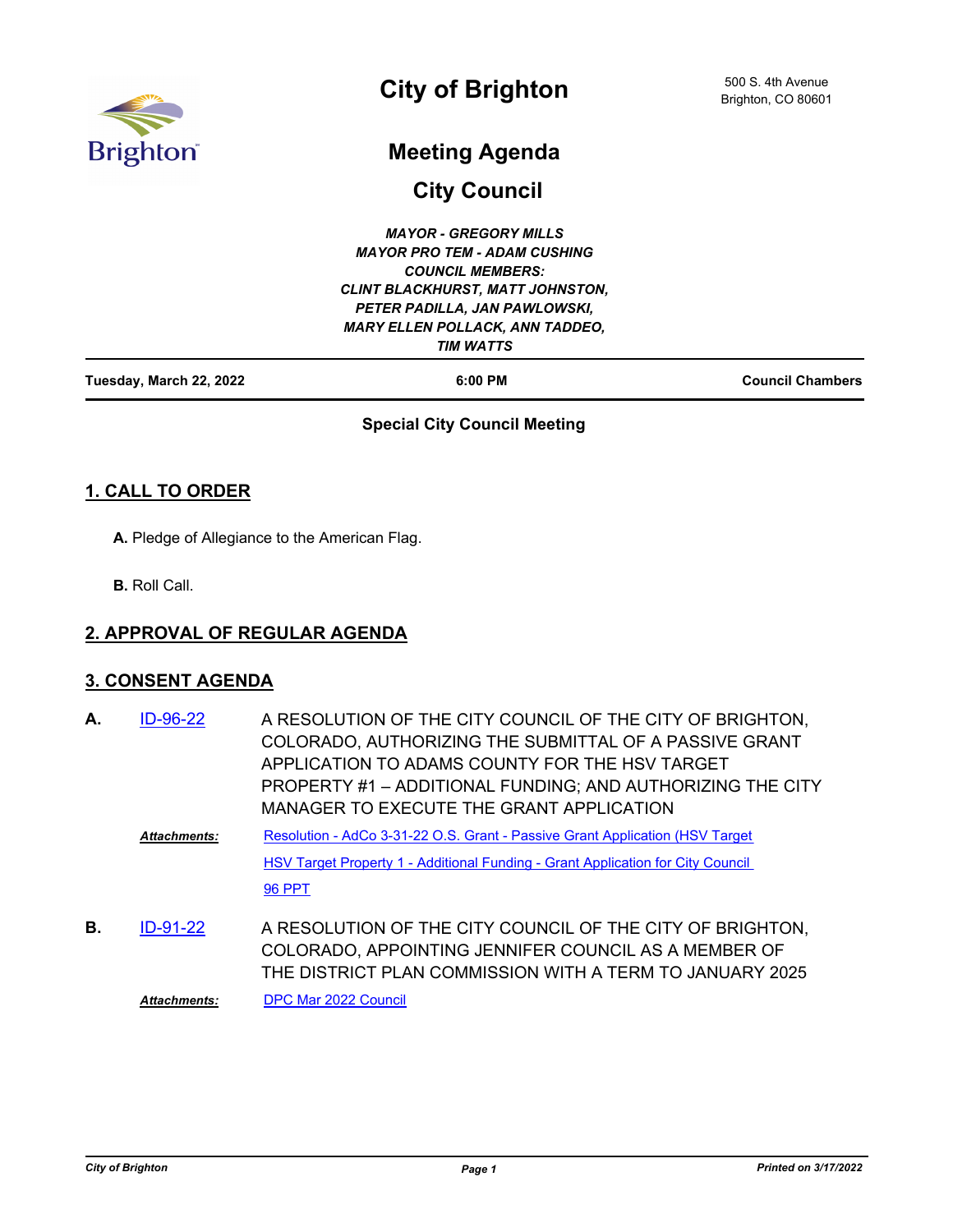A RESOLUTION OF THE CITY COUNCIL OF THE CITY OF BRIGHTON, COLORADO, APPOINTING MARK HUMBERT AS A MEMBER OF THE DISTRICT PLAN COMMISSION WITH A TERM TO JANUARY 2025 **C.** [ID-92-22](http://brightonco.legistar.com/gateway.aspx?m=l&id=/matter.aspx?key=4731) *Attachments:* [DPC Mar 2022 Humbert](http://brightonco.legistar.com/gateway.aspx?M=F&ID=7bf92e35-7109-4a3c-a92b-265ae52cc5ed.doc)

#### **4. CEREMONIES**

- A. [ID-139-18](http://brightonco.legistar.com/gateway.aspx?m=l&id=/matter.aspx?key=2953) Swearing In of New Board and Commission Members
- **B.** [ID-77-22](http://brightonco.legistar.com/gateway.aspx?m=l&id=/matter.aspx?key=4716) Neurodiverse Community Week Proclamation

**Attachments:** [Neurodiverse Community Proclamation](http://brightonco.legistar.com/gateway.aspx?M=F&ID=a02ebf7f-5234-4c8c-b4d1-a9f4d034e818.pdf)

## **5. PUBLIC INVITED TO BE HEARD ON MATTERS NOT ON THE AGENDA (Speakers limited to five minutes)**

#### **6. PUBLIC HEARINGS**

#### **7. ORDINANCES FOR INITIAL CONSIDERATION**

#### **8. ORDINANCES FOR FINAL CONSIDERATION**

- AN ORDINANCE OF THE CITY COUNCIL OF THE CITY OF BRIGHTON, COLORADO, ACTING BY AND THROUGH ITS WATER ACTIVITY ENTERPRISE, AMENDING TITLE 13 OF THE BRIGHTON MUNICIPAL CODE PERTAINING TO WATER AND WASTEWATER FEES AND CHARGES ASSESSED BY THE CITY OF BRIGHTON; SETTING FORTH EFFECTIVE DATES FOR SAID RATES, FEES AND CHARGES; AND OTHER DETAILS RELATED THERETO **A.** [ID-69-22](http://brightonco.legistar.com/gateway.aspx?m=l&id=/matter.aspx?key=4708)
	- [Utility Rates Ordinance](http://brightonco.legistar.com/gateway.aspx?M=F&ID=b6a4eea0-b90b-417b-9fa1-c06d440cf008.docx) [Proposed Utility Rate Sheet 2022](http://brightonco.legistar.com/gateway.aspx?M=F&ID=b2b0e66c-87a3-4b14-b3e9-dde71c66574e.pdf) [Current Utility Rate Sheet 2022](http://brightonco.legistar.com/gateway.aspx?M=F&ID=5d96b0a7-6249-43a7-9437-c68f6109524a.pdf) **[Municipal Rate Adjustment Presentation](http://brightonco.legistar.com/gateway.aspx?M=F&ID=688a5da9-a397-43e2-8a44-9446738f5486.pptx)** [69 PPT](http://brightonco.legistar.com/gateway.aspx?M=F&ID=7c67c273-6b63-4a62-8ad4-615832f69b65.pdf) *Attachments:*

#### **9. RESOLUTIONS**